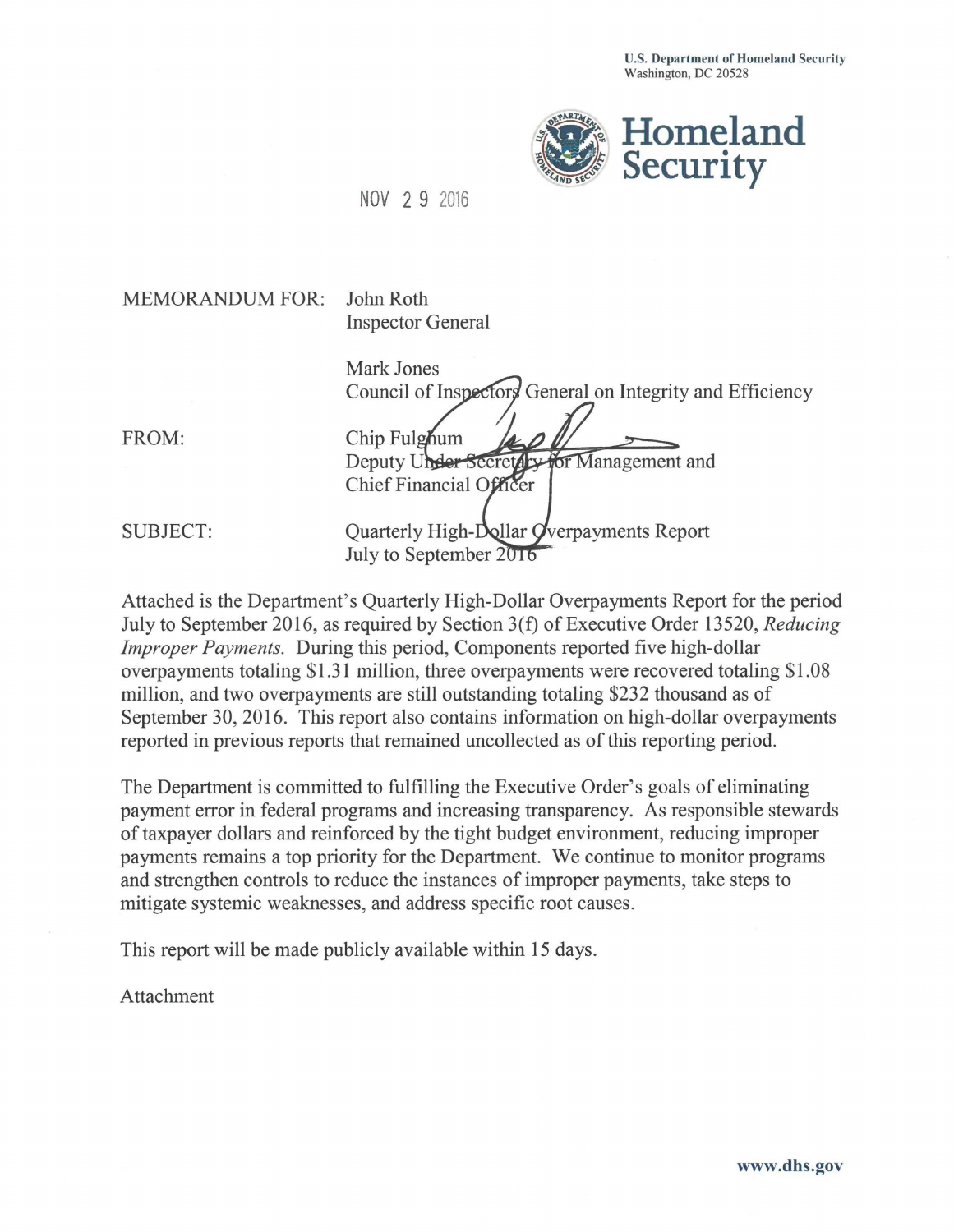## **Department of Homeland Security High-Dollar Overpayments Report**

|             | for the Quarter Ending September 30, 2016          |                     |              |                                                                              |                                                                                                                                                                                                                                                                                                                                                                                                                                     |                            |                                            |                                                                                                                                                                                                                                                                                                                                                                                                                                                                                                                                                                                                                                                                                                                                                                                                                                                                                                                                 |                     |                                                                  |                    |                    |                   |                       |                               |                                                      |                               |                                        |
|-------------|----------------------------------------------------|---------------------|--------------|------------------------------------------------------------------------------|-------------------------------------------------------------------------------------------------------------------------------------------------------------------------------------------------------------------------------------------------------------------------------------------------------------------------------------------------------------------------------------------------------------------------------------|----------------------------|--------------------------------------------|---------------------------------------------------------------------------------------------------------------------------------------------------------------------------------------------------------------------------------------------------------------------------------------------------------------------------------------------------------------------------------------------------------------------------------------------------------------------------------------------------------------------------------------------------------------------------------------------------------------------------------------------------------------------------------------------------------------------------------------------------------------------------------------------------------------------------------------------------------------------------------------------------------------------------------|---------------------|------------------------------------------------------------------|--------------------|--------------------|-------------------|-----------------------|-------------------------------|------------------------------------------------------|-------------------------------|----------------------------------------|
|             | <b>Current Quarter Activity</b>                    |                     |              |                                                                              |                                                                                                                                                                                                                                                                                                                                                                                                                                     |                            |                                            |                                                                                                                                                                                                                                                                                                                                                                                                                                                                                                                                                                                                                                                                                                                                                                                                                                                                                                                                 |                     |                                                                  |                    |                    |                   |                       |                               |                                                      |                               |                                        |
| Component   | Recipient<br><b>Type (Entity</b><br>or Individual) | City                | <b>State</b> | Program(s)<br>Responsible                                                    | <b>Recovery Actions</b><br><b>Taken or Planned</b>                                                                                                                                                                                                                                                                                                                                                                                  | Category (Bill)            | <b>Cause of</b><br>Overpayment<br>Category | Why the Overpayment Occurred And Actions to Prevent<br>Reoccurrence                                                                                                                                                                                                                                                                                                                                                                                                                                                                                                                                                                                                                                                                                                                                                                                                                                                             | <b>Payment Date</b> | High \$ Overpayment   Date Overpayment<br><b>Date Identified</b> | Recouped           | <b>Amount Paid</b> | Correct<br>Amount | Overpayment<br>Amount | Recovered<br>Amount           | <b>Waived Amount or</b><br>Documentation<br>Received | Outstanding<br><b>Balance</b> | Days taken to<br>Recoup<br>Overpayment |
| <b>USCG</b> | Individual                                         | <b>Walnut Creek</b> | CA           | Coast Guard Pay &<br><b>Retired Pav</b>                                      | Personnel Center - Funds recouped through reversal of EFT.                                                                                                                                                                                                                                                                                                                                                                          | Late Notification<br>Death | Late Notification -<br>Death               | Late death notification. Instructions on how to report a retiree death are printed in the<br>monthly retiree newsletter.                                                                                                                                                                                                                                                                                                                                                                                                                                                                                                                                                                                                                                                                                                                                                                                                        | August 1, 2016      | August 10, 2016                                                  | August 16, 2016    | \$70,795.97        | \$0.00            | \$70,795.97           | \$70,795.97                   | \$0.00                                               | \$0.00                        | 6                                      |
| <b>TSA</b>  | Entity                                             | Dania Beach         | FL.          | Vendor/TSA                                                                   | Fincen contacted the vendor to advise of the duplicate payment and forthcoming<br>request for a refund. The refund request letter was mailed to the vendor on 8/25/16<br>and a copy was forwarded, on that same date, to Accounts Receivable, along with a<br>request to establish a receivable for the refund.                                                                                                                     | Duplicate Payment          |                                            | The invoice was submitted twice by the vendor. The first invoice was data entered by<br>the Accounting Techician using only the numerical portion of the invoice number. The<br>second invoice submission was paid using the entire invoice number (numeric &<br>alpha). The Core Accounting System (CAS) has system controls to prevent payment of<br>Data Entry Error duplicate invoice numbers; however, due to the original invoice being entered as a<br>partial invoice number, CAS did not flag the second invoice as a potential duplicate<br>invoice. Refresher training has been given to Accounting Technicians/ACOs to<br>reinforce the control of performing due diligence regarding proper invoice review and<br>data entry.                                                                                                                                                                                      | August 22, 2016     | August 24, 2016                                                  | September 7, 2016  | \$881,994.39       | \$0.00            | \$881,994.39          | \$881,994.39                  | \$0.00                                               | \$0.00                        | 14                                     |
| <b>USCG</b> | Individual                                         | Easton              | MD           | Coast Guard Pay &<br><b>Retired Pay</b>                                      | Personnel Center - Debt letter issued to next of kin.                                                                                                                                                                                                                                                                                                                                                                               | Late Notification<br>Death | Late Notification -<br>Death               | Late death notification. Instructions on how to report a retiree death are printed in the<br>monthly retiree newsletter.                                                                                                                                                                                                                                                                                                                                                                                                                                                                                                                                                                                                                                                                                                                                                                                                        | September 1, 2016   | September 8, 2016                                                |                    | \$31,703.20        | \$0.00            | \$31,703.20           | \$0.00                        | \$0.00                                               | \$31,703.20                   |                                        |
| <b>NPPD</b> | Entity                                             | Chicago             | IL.          | Financial<br>Operations<br>Burlington /<br>National Cyber<br>Security Center | Financial Operation Burlington received a check from Northrop Grumman Systems<br>Corporation for \$129,013.82. While researching where this this check belonged it was   Duplicate Payment<br>determined invoice 3191 had been entered and processed for payment 2 times                                                                                                                                                            |                            | Lack of Program<br>Office Oversight        | On 8/9/16 Financial Operations Burlington received invoice 3191 which was entered,<br>approved and transferred to 4-Pending for NPPD National Cyber Security Center<br>review. On 8/24/16 NPPD National Cyber Security Center approved the record and on<br>8/29/16 they supplied a receiving ticket for payment. On 8/30/16 Financial Operations<br>processed this invoice for payment. On 8/22/16 Financial Operations Burlington<br>received a 2nd copy of 3191 which was also entered, approved and transferred to 4-<br>Pending for NPPD National Cyber Security Center review. On 8/25/16 NPPD National<br>Cyber Security Center approved this invoice and on 8/30/16 NPPD National Cyber<br>Security Center supplied a receiving ticket for payment. On 9/2/16 Financial<br>Operations Burlington processed this invoice for payment.                                                                                    | September 2, 2016   | September 14, 2016                                               | September 14, 2016 | \$129,013.82       | \$0.00            | \$129,013.82          | \$129,013.82                  | \$0.00                                               | \$0.00                        |                                        |
| <b>NPPD</b> | Entity                                             | Boston              | MA           | Financial<br>Operations<br>Burlington /                                      | On September 15, 2016 Financial Operations Burlington was contacted by CSC<br>Government Solutions LLC regarding payments they received. Financial Operation<br>Burlington has worked with the vendor and they have agreed to send the duplicate<br>National Cyber payment back. Received email from vendor on 9/29/16 to verify mailing address and<br>Security Center stated the check for the returned funds is being processed. | Duplicate Payment          | Lack of Program<br>Office Oversight        | CSG Government Solutions submitted invoice INV-0001174209 on 7/25/16 which was<br>reviewed and approved by Financial Operations Burlington and sent to 4-Pending for<br>NPPD National Cyber Security Center review. On 8/5/16 NPPD National Cyber<br>Security Center rejected this invoice back to the vendor because there was a lack of<br>funding. On 8/20/16 the vendor submitted invoice INV-0001174209R which was<br>entered, reviewed and approved by Financial Operations Burlington and sent to 4-<br>Pending for NPPD National Cyber Security Center review. On 9/6/2016 NPPD National<br>Cyber Security Center approved invoice INV-0001174209R as well as INV-<br>0001174209 (which was in 2-Reject status). Both records were then given seperate<br>receiving ticket numbers on 9/9/16 and transferred back to Financial Operations<br>ington for nayment. Both records were then processed and naid by Financial | September 12, 2016  | September 15, 2016                                               |                    | \$200,262.34       | \$0.00            | \$200,262.34          | \$0.00                        | \$0.00                                               | \$200,262.34                  |                                        |
|             |                                                    |                     |              |                                                                              |                                                                                                                                                                                                                                                                                                                                                                                                                                     |                            |                                            |                                                                                                                                                                                                                                                                                                                                                                                                                                                                                                                                                                                                                                                                                                                                                                                                                                                                                                                                 |                     |                                                                  | Total              | \$1,313,769.72     | \$0.00            |                       | \$1,313,769.72 \$1,081,804.18 | \$0.00                                               | \$231,965.54                  |                                        |
|             |                                                    |                     |              |                                                                              |                                                                                                                                                                                                                                                                                                                                                                                                                                     |                            |                                            |                                                                                                                                                                                                                                                                                                                                                                                                                                                                                                                                                                                                                                                                                                                                                                                                                                                                                                                                 |                     |                                                                  |                    |                    |                   |                       |                               |                                                      |                               |                                        |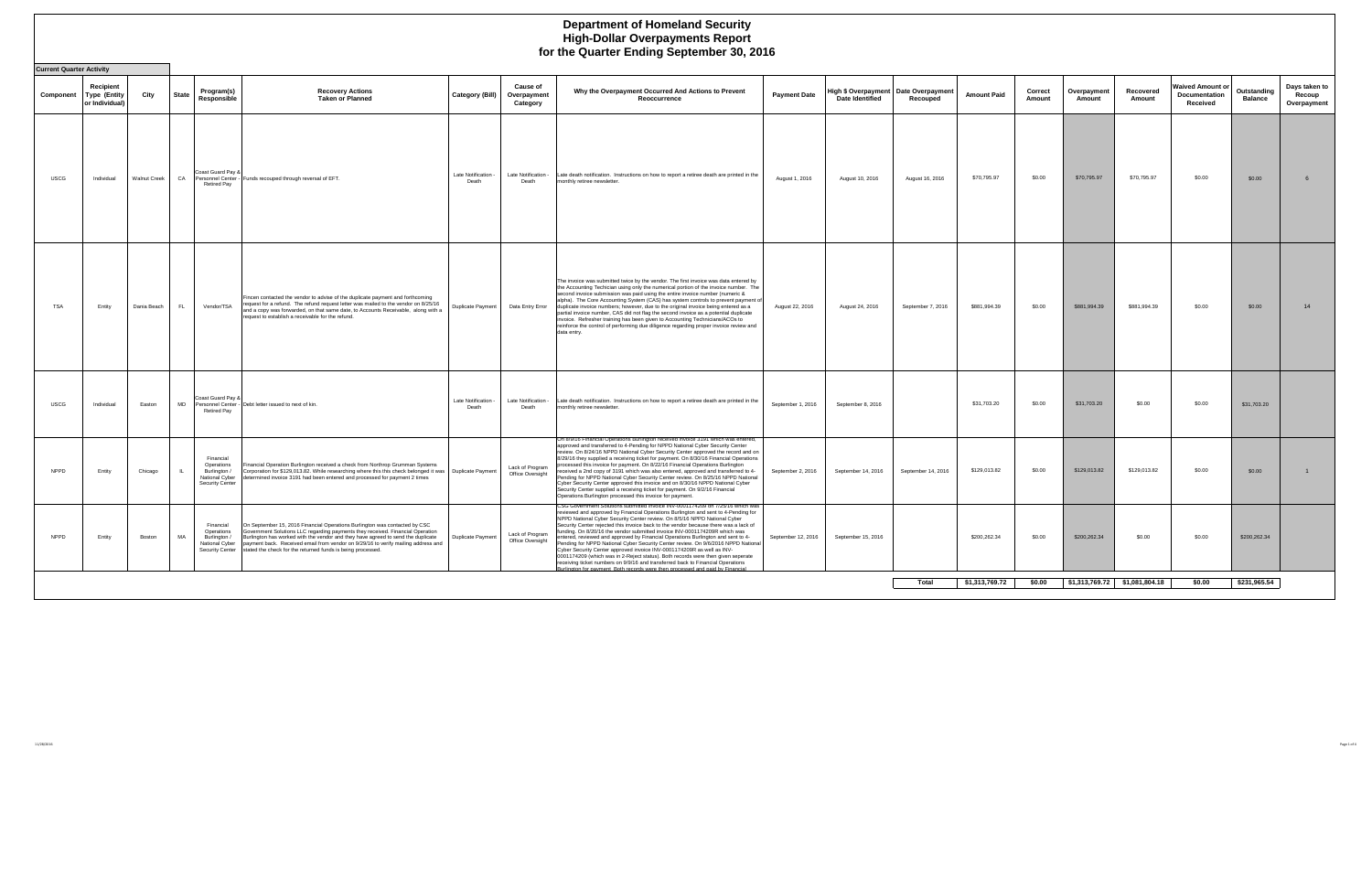|             | <b>Department of Homeland Security</b><br><b>High-Dollar Overpayments Report</b><br>for the Quarter Ending September 30, 2016<br><b>Debts Under Collection by DHS</b> |               |              |                                                                                 |                                                                                                                                                                                                                                                                                                                                                                                                     |                     |                                               |                    |                   |                           |                     |                                                       |                            |                     |
|-------------|-----------------------------------------------------------------------------------------------------------------------------------------------------------------------|---------------|--------------|---------------------------------------------------------------------------------|-----------------------------------------------------------------------------------------------------------------------------------------------------------------------------------------------------------------------------------------------------------------------------------------------------------------------------------------------------------------------------------------------------|---------------------|-----------------------------------------------|--------------------|-------------------|---------------------------|---------------------|-------------------------------------------------------|----------------------------|---------------------|
| Component   | Recipient<br>Type (Entity<br>or<br>Individual)                                                                                                                        | City          | <b>State</b> | Program(s)<br>Responsible                                                       | <b>Recovery Action Taken or Planned</b>                                                                                                                                                                                                                                                                                                                                                             | <b>Payment Date</b> | High \$ Overpayment<br><b>Date Identified</b> | <b>Amount Paid</b> | Correct<br>Amount | <b>Overpayment Amount</b> | Recovered<br>Amount | Amount waived or<br>determined to be<br>uncollectable | <b>Outstanding Balance</b> | Days<br>Outstanding |
| <b>USCG</b> | Individual                                                                                                                                                            | Chesapeake    | VA           | Coast Guard Pay &<br>Personnel Center - Military<br>Active & Reserve Pay        | Payroll deduction at maximum rate.                                                                                                                                                                                                                                                                                                                                                                  | August 15, 2009     | December 3, 2013                              | \$5,685.13         | \$0.00            | \$5,685.13                | \$5,313.00          | \$0.00                                                | \$372.13                   | 1032                |
| <b>USCG</b> | Individual                                                                                                                                                            | New Orleans   | LA           | Coast Guard Pay &<br>Personnel Center - Military<br>Active and Reserve Pay      | Payroll deduction at maximum rate.                                                                                                                                                                                                                                                                                                                                                                  | October 1, 2011     | November 25, 2011                             | \$7,135.16         | \$0.00            | \$7,135.16                | \$3,098.30          | \$0.00                                                | \$4,036.86                 | 1771                |
| <b>USCG</b> | Individual                                                                                                                                                            | San Francisco | CA           | Coast Guard Pay &<br>Personnel Center<br>Military Active & Reserve Pay          | Payroll deduction at maximum rate.                                                                                                                                                                                                                                                                                                                                                                  | April 15, 2013      | April 30, 2013                                | \$5,923.50         | \$0.00            | \$5,923.50                | \$3,885.36          | \$0.00                                                | \$2,038.14                 | 1249                |
| <b>USCG</b> | Individual                                                                                                                                                            | Honolulu      | H1           | Coast Guard Pay &<br>Personnel Center - Militarv<br>Active & Reserve Pay        | Payroll deduction at maximum rate.                                                                                                                                                                                                                                                                                                                                                                  | August 15, 2013     | October 1, 2013                               | \$5,318.99         | \$0.00            | \$5,318.99                | \$2,066.53          | \$0.00                                                | \$3,252.46                 | 1095                |
| <b>USCG</b> | Individual                                                                                                                                                            | Baltimore     | MD           | Coast Guard Pay &<br>Personnel Center - Military<br>Active & Reserve Pay        | Payroll deduction at maximum rate.                                                                                                                                                                                                                                                                                                                                                                  | October 1, 2013     | December 4, 2013                              | \$12,307.00        | \$0.00            | \$12,307.00               | \$6,479.08          | \$0.00                                                | \$5,827.92                 | 1031                |
| <b>USCG</b> | Individual                                                                                                                                                            | St. Johns     | FL.          | Coast Guard Pay &<br>Personnel Center - Military<br>Active & Reserve Pay Office | Payroll deduction at maximum rate                                                                                                                                                                                                                                                                                                                                                                   | March 1, 2014       | May 15, 2014                                  | \$18,420.83        | \$0.00            | \$18,420.83               | \$2,813.78          | \$0.00                                                | \$15,607.05                | 869                 |
| <b>USCG</b> | Individual                                                                                                                                                            | Orange        | CA           | Coast Guard Pay &<br>Personnel Center - Military<br>Active & Reserve Pay Office | Payroll deduction at maximum rate                                                                                                                                                                                                                                                                                                                                                                   | March 1, 2014       | May 1, 2014                                   | \$7,784.04         | \$0.00            | \$7,784.04                | \$1,777,70          | \$0.00                                                | \$6,006.34                 | 883                 |
| FLETC       | Individual                                                                                                                                                            | Glynco        | GA           | Human Capital Division                                                          | A debt has been created with National Finance Center                                                                                                                                                                                                                                                                                                                                                | March 26, 2014      | April 4, 2014                                 | \$36,725.84        | \$0.00            | \$36,725.84               | \$2,967.00          | \$0.00                                                | \$33,758.84                | 910                 |
| USSS        | Individual                                                                                                                                                            | Paris         | France       | Payroll                                                                         | The USSS employee agreed to a Salary Oriset to repay the \$27,229.44 overpayment that was<br>identified in January 2015. \$250 is automatically deducted from his bi-weekly salary beginning<br>with pay period 6.<br>Salary deductions were made from the employee's salary during payperiod 16 (paydate<br>September 1, 2016), payperiod 17 (paydate September 15, 2016), & payperiod 18 (paydate | October 18, 2014    | January 30, 2015                              | \$27,229.44        | \$0.00            | \$27,229.44               | \$9,750.00          | \$0.00                                                | \$17,479.44                | 609                 |
| <b>USCG</b> | Individual                                                                                                                                                            | Aurora        | $_{\rm CO}$  | Coast Guard Pay &<br>Personnel - Military Active &<br>Reserve Pay Office        | Payroll deduction at maximum rate                                                                                                                                                                                                                                                                                                                                                                   | January 1, 2015     | March 9, 2015                                 | \$37,254.30        | \$0.00            | \$37,254.30               | \$4,919.96          | \$0.00                                                | \$32,334.34                | 571                 |
| <b>USCG</b> | Individual                                                                                                                                                            | Seattle       | WA           | Coast Guard Pay &<br>Personnel Center - Military<br>Active and Reserve Pay      | Payroll deduction at maximum rate                                                                                                                                                                                                                                                                                                                                                                   | August 15, 2015     | February 1, 2016                              | \$64,687.36        | \$0.00            | \$64,687.36               | \$1,994.81          | \$0.00                                                | \$62,692.55                | 242                 |
| <b>USCG</b> | Individual                                                                                                                                                            | Miramar       | CA           | Coast Guard Pay &<br>Personnel Center - Military<br>Active and Reserve Pay      | Payroll deduction at maximum rate.                                                                                                                                                                                                                                                                                                                                                                  | February 1, 2016    | February 5, 2016                              | \$25,122.97        | \$0.00            | \$25,122.97               | \$0.00              | \$0.00                                                | \$25,122.97                | 238                 |
| <b>USCG</b> | Individual                                                                                                                                                            | New London    | CT           | Coast Guard Pay &<br>Personnel Center - Military<br>Active and Reserve Pay      | Payroll deduction at maximum rate                                                                                                                                                                                                                                                                                                                                                                   | March 1, 2016       | April 1, 2016                                 | \$27,550.66        | \$0.00            | \$27,550.66               | \$0.00              | \$0.00                                                | \$27,550.66                | 182                 |
|             |                                                                                                                                                                       |               |              |                                                                                 |                                                                                                                                                                                                                                                                                                                                                                                                     |                     | Total                                         | \$281,145.22       | \$0.00            | \$281,145.22              | \$45,065.52         | \$0.00                                                | \$236,079.70               |                     |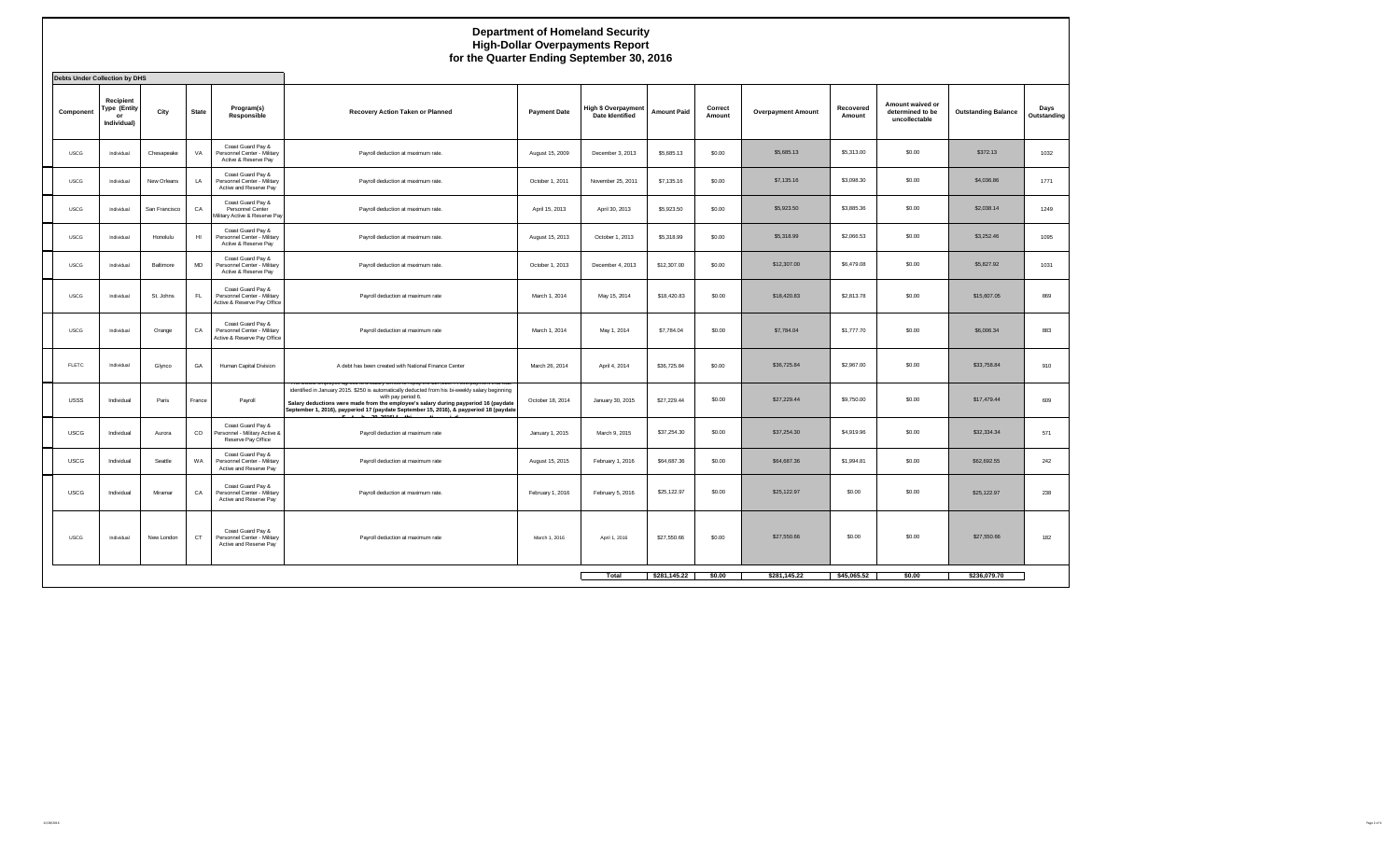|                                                                   |                                                |                       |                        |                                                                               | <b>Department of Homeland Security</b><br><b>High-Dollar Overpayments Report</b><br>for the Quarter Ending September 30, 2016                                                                                                                                                                                                                                                                                                                                                                                                                                                                                                                                              |                     |                                                      |                    |                   |                                         |                     |                               |                     |
|-------------------------------------------------------------------|------------------------------------------------|-----------------------|------------------------|-------------------------------------------------------------------------------|----------------------------------------------------------------------------------------------------------------------------------------------------------------------------------------------------------------------------------------------------------------------------------------------------------------------------------------------------------------------------------------------------------------------------------------------------------------------------------------------------------------------------------------------------------------------------------------------------------------------------------------------------------------------------|---------------------|------------------------------------------------------|--------------------|-------------------|-----------------------------------------|---------------------|-------------------------------|---------------------|
| Debts Sent to Treasury Offset Program for Collection<br>Component | Recipient<br>Type<br>(Entity or<br>Individual) | City                  | <b>State</b>           | Program(s)<br>Responsible                                                     | Recovery Action Taken or Planned                                                                                                                                                                                                                                                                                                                                                                                                                                                                                                                                                                                                                                           | <b>Payment Date</b> | <b>High \$ Overpayment</b><br><b>Date Identified</b> | <b>Amount Paid</b> | Correct<br>Amount | Overpayment<br>Amount                   | Recovered<br>Amount | Outstanding<br><b>Balance</b> | Days<br>Outstanding |
| <b>USCG</b>                                                       | Individual                                     | Seattle               | WA                     | Coast Guard Pay &<br>Personnel Center -<br>Military Active and<br>Reserve Pay | Attempted to recoup overpayment prior to member's departure from<br>USCG. Unable to recoup and sent to Treasury.                                                                                                                                                                                                                                                                                                                                                                                                                                                                                                                                                           | November 1, 2008    | June 15, 2011                                        | \$8,903.21         | \$1,051.71        | \$7,851.50                              | \$6,329.02          | \$1,522.48                    | 1934                |
| <b>FEMA</b>                                                       | Entity                                         | U.S Virgin<br>Islands | U.S. Virgin<br>Islands | Port Security Grant<br>Program                                                | Recoupment package sent to Entity. Debt later sent to the Treasury<br>Offset Program for collection.                                                                                                                                                                                                                                                                                                                                                                                                                                                                                                                                                                       | November 11, 2008   | September 30, 2010                                   | \$19,239.54        | \$0.00            | \$19,239.54                             | \$0.00              | \$19,239.54                   | 2192                |
| <b>USCG</b>                                                       | Individual                                     | New York              | New York               | Coast Guard Pay &<br>Personnel Center -<br>Military Active &<br>Reserve Pay   | Attempted to recoup overpayment prior to member's departure from<br>USCG. Unable to recoup and sent to Treasury.                                                                                                                                                                                                                                                                                                                                                                                                                                                                                                                                                           | September 30, 2011  | April 8, 2013                                        | \$10,893.70        | \$0.00            | \$10,893.70                             | \$5,001.90          | \$5,891.80                    | 1271                |
| <b>USCG</b>                                                       | Individual                                     | Santa Rose            | CA                     | Coast Guard Pay &<br>Personnel Center<br>Military Active &<br>Reserve Pay     | Attempted to recoup overpayment prior to member's departure from<br>USCG. Unable to recoup and sent to Treasury.                                                                                                                                                                                                                                                                                                                                                                                                                                                                                                                                                           | July 31, 2012       | September 26, 2012                                   | \$29,842.78        | \$0.00            | \$29,842.78                             | \$19,191.47         | \$10,651.31                   | 1465                |
| <b>USCG</b>                                                       | Individual                                     | Portsmouth            | VA                     | Coast Guard Pay &<br>Personnel Center -<br>Military Active &<br>Reserve Pay   | Attempted to recoup overpayment prior to member's departure from<br>USCG. Unable to recoup and sent to Treasury.                                                                                                                                                                                                                                                                                                                                                                                                                                                                                                                                                           | June 15, 2013       | December 10, 2013                                    | \$51,074.15        | \$824.99          | \$50,249.16                             | \$0.00              | \$50,249.16                   | 1025                |
| <b>USCG</b>                                                       | Individual                                     | Alameda               | California             | Coast Guard Pay &<br>Personnel Center -<br>Military Active &<br>Reserve Pay   | Attempted to recoup overpayment prior to member's departure from<br>USCG. Unable to recoup and sent to Treasury.                                                                                                                                                                                                                                                                                                                                                                                                                                                                                                                                                           | March 15, 2014      | July 23, 2014                                        | \$5,554.90         | \$0.00            | \$5,554.90                              | \$0.00              | \$5,554.90                    | 800                 |
| <b>USCG</b>                                                       | Individual                                     | Houston               | Texas                  | Coast Guard Pay &<br>Personnel Center -<br>Military Active &<br>Reserve Pay   | Attempted to recoup overpayment prior to member's departure from<br>USCG. Unable to recoup and sent to Treasury.                                                                                                                                                                                                                                                                                                                                                                                                                                                                                                                                                           | July 15, 2015       | December 17, 2015                                    | \$76,905.38        | \$0.00            | \$76,905.38                             | \$2,731.04          | \$74,174.34                   | 288                 |
| <b>USSS</b>                                                       | Individual                                     | Upper<br>Marlboro     | MD                     | Payroll                                                                       | The United States Secret Service (USSS) Payroll Operations Branch<br>sent a "Notice of Intent to Offset Salary" to an USSS employee on May<br>5, 2016. The USSS employee was notified that due to several corrected<br>time and attendance reports, this action has forced a recalculation of<br>her pay resulting in a bill of \$27,048.49. The employee is no longer an<br>employee with the USSS. A portion of her overpayment was recovered<br>from her lump sum leave payment in pay period 13 (paydate July 21,<br>2016). The remaining \$10,955.73 was been set up as a Treasury<br>Offset by NFC.<br>The remaining \$10,955.73 was recovered on September 6, 2016. | January 12, 2016    | April 16, 2016                                       | \$27,048.49        | \$0.00            | \$27,048.49                             | \$27,048.49         | \$0.00                        | $\overline{0}$      |
|                                                                   |                                                |                       |                        |                                                                               |                                                                                                                                                                                                                                                                                                                                                                                                                                                                                                                                                                                                                                                                            |                     | Total                                                |                    |                   | $$229,462.15$ $$1,876.70$ $$227,585.45$ |                     | \$60,301.92 \$167,283.53      |                     |